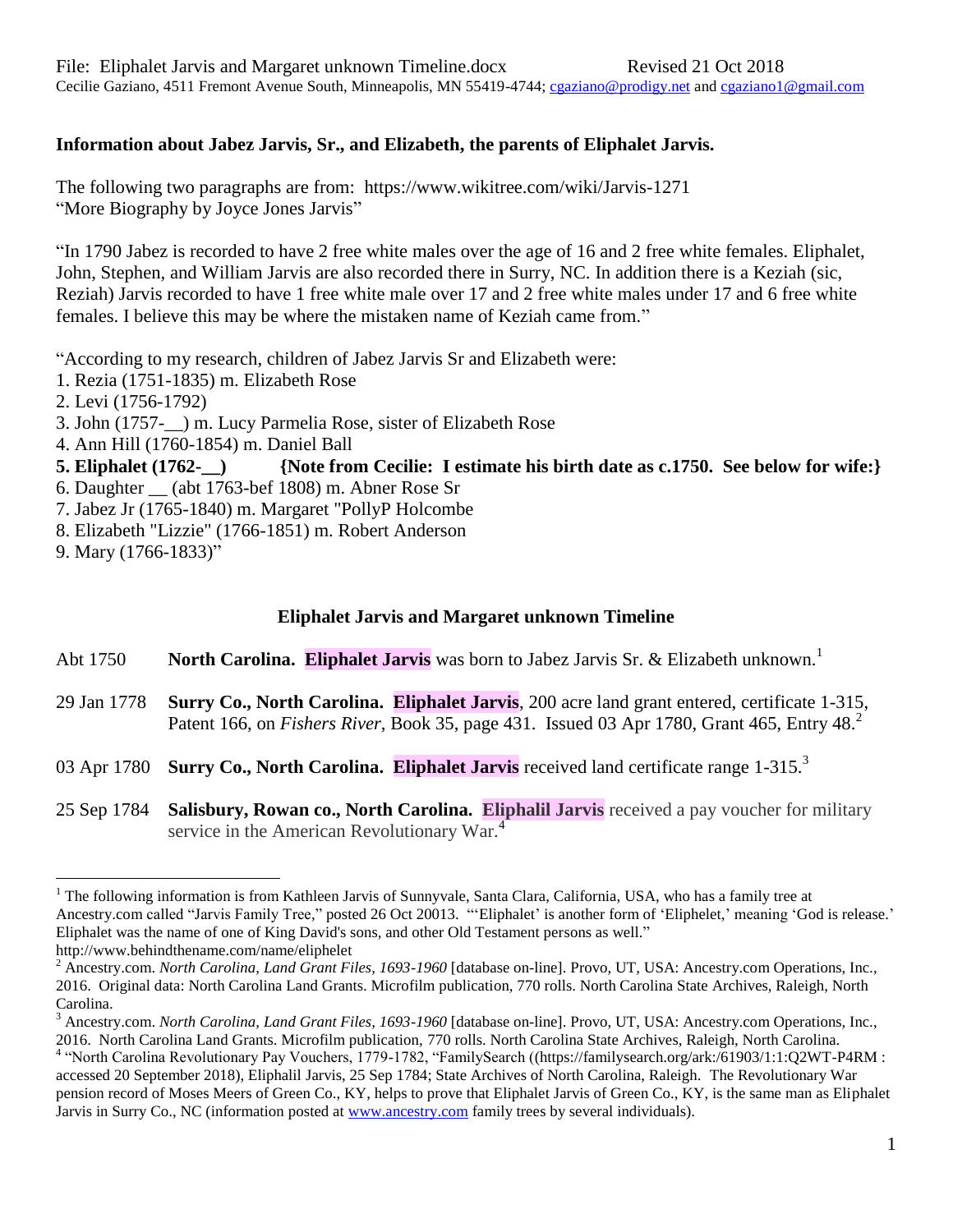File: Eliphalet Jarvis and Margaret unknown Timeline.docx Revised 21 Oct 2018 Cecilie Gaziano, 4511 Fremont Avenue South, Minneapolis, MN 55419-4744; [cgaziano@prodigy.net](mailto:cgaziano@prodigy.net) and [cgaziano1@gmail.com](mailto:cgaziano1@gmail.com)

1784/1787 **Surry Co., North Carolina.** State/Colonial Census: **Elipholet Jarvis**, page 144. 5 1 white male 21-60 1726 - 1766 3 white males either under 21 or 61/older 1725/earlier or 1765/1786 [Jabez, Edward, John] 3 white females any age Probably wife Margaret and 2 daughters, Mimy and Elizabeth. 0 slaves

1786 **Surry Co., North Carolina. Elipholet Jarvis** was in Willeses District in the state census, p. 1.<sup>6</sup>

1790 **Surry Co., North Carolina.** Federal Census: **Eliphalett Jervis**. 7 Free White Persons - Males - Under 16: 4 Born 1775/1790 [Jabez, Edward, John, Lazarus] Free White Persons - Males - 16 and over: 1 Born 1774 or earlier [Eliphalet] Free White Persons - Females: 4 [wife Margaret & 3 daughters [Mimy, Elizabeth, Lucy]

> **He should not be confused with another Eliphalet Jarvis in the Federal Census in Huntington, Suffolk Co., New York, who had 2 males 16 or older and 6 females, no slaves.<sup>8</sup>**

> He should also not be confused with a younger Eliphalet Jarvis who served in the 4<sup>th</sup> Regiment **(Steele's) W. Tennessee Militia who was later found in White Co., Tennessee, by 1825.**

**He should also not be confused with an Eliphalet Jarvis, born in 1798 in Buncombe Co., North Carolina, died in 1881 in Madison Co., North Carolina, whose wife was Catherine Hickman. The Eliphalet Jarvis born about 1750 in North Carolina did NOT have a wife named Catherine Hickman, Katherine Hickman, Katherine Hickman, etc. (The Buncombe Co. man was the son of Jabez Jarvis, Jr., and Margaret "Peggy" Holcombe. Jabez, Jr., was a brother of the Eliphalet Jarvis born about 1750.)**

1800 Federal Census. Eliphalet Jarvis was not found.

 $\overline{a}$ 

13 Sep 1809 **Green Co., Kentucky. John Mathews** to **Eliphlit Jarvis** -- \$500 - - Tract in Green County on *Big Brush Creek* - - 185 acres - - the Barrens. Signed: **John Mathis** (X), **Jeremiah Mathis** (X). Wit: **Alexander Patton, Joseph Dobson, William Hawks**. Ack. by **John Mathis** on 26 Sep 1809. Rec. by **James Allen**, CGC.<sup>9</sup>

<sup>5</sup> Ancestry.com. *North Carolina, State Census, 1784-1787* [database on-line]. Provo, UT, USA: Ancestry.com Operations Inc, 2006. This collection was indexed by [Ancestry World Archives Project](http://www.ancestry.com/handler/domainrd.ashx?Domain=CommunityDomain&url=/wap/dashboard.aspx) contributors. Original data: Register, Alvaretta K. *State Census of North Carolina, 1784-1787*. Baltimore, MD, USA: Genealogical Publishing Co., 2001.

<sup>6</sup> Ancestry.com. *North Carolina, Compiled Census and Census Substitutes Index, 1790-1890* [database on-line]. Provo, UT, USA: Ancestry.com Operations Inc, 1999. Original data: Jackson, Ron V., Accelerated Indexing Systems, comp.. *North Carolina Census, 1790-1890*. Compiled and digitized by Mr. Jackson and AIS from microfilmed schedules of the U.S. Federal Decennial Census, territorial/state censuses, and/or census substitutes.

<sup>7</sup> Ancestry.com. *1790 United States Federal Census* [database on-line]; Series: M637; Roll: 7; Page: 510; Image: 297; Family History Library Film: 0568147. Provo, UT, USA: Ancestry.com Operations, Inc., 2010. Images reproduced by FamilySearch.

<sup>8</sup> Ancestry.com. *1790 United States Federal Census* [database on-line]; Series: *M637*; Roll: *6*; Page: *80*; Image: *409*; Family History Library Film:  $0.0568146$ . Provo, UT, USA: Ancestry.com Operations, Inc., 2010. Images reproduced by FamilySearch.

<sup>9</sup> Green County, Kentucky, Deed Book 6, pp. 5-6. From *Green County, Kentucky Abstracts of Deed: Books 5 & 6 1806-1814*, compiled by Barbara Wright, printed by McDowell Publications, Utica, Ky 42316, 1993, p. 84.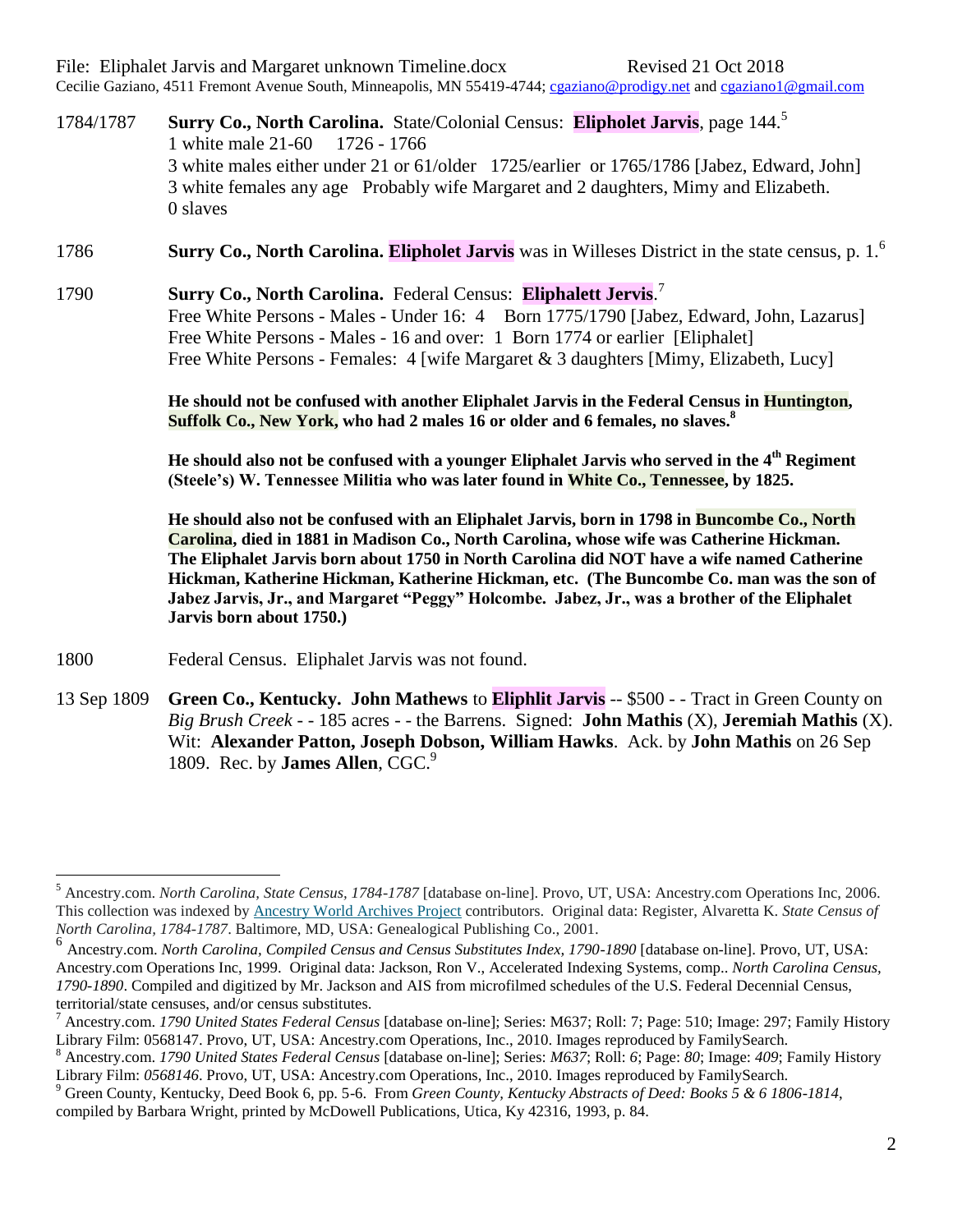16 Apr 1810 **Green Co., Kentucky. Eliphlit Jarvis** to **Benjamin Settles** --- 250 pounds -- 194 acres – lying on a branch of *Green River - - Jarvises Branch* – bush which is cut down where **Mr. John Cannon's** field is now – corner to **David Smith** and **Thomas Pemberton** – head of Jarvises branch – it being the tract of land surveyed in the name and for **Eliphlit Jarvis**. Signed: **Eliphlit Jarvis** Wit: **Francis C. Dickerson, William Goff, John Caldwell** Green County SCT: Proven by **Francis C. Dickerson** and **John Caldwell** on 8 Aug 1810. Rec: 18 Aug 1810 by **John Barret**, DC.<sup>10</sup>

- 1810 **Greensburgh, Green Co., Kentucky.** Federal Census. **Eliphalt James [Eliphalet Jarvis]** next door to daughter Lucy and son-in-law, **Bird Cannon**. 1 w male 16-25 (1785/1794), 1 w male and 1 w female 45 or older (1765/earlier).<sup>11</sup>
- Abt Nov 1810 **Green Co., Kentucky.** Green County SCT: Indenture from **Eliphlet Jarvis** to **Ben Suttles** was acknowledged by **Margaret Jarvis**. She was examined privily and relinquished dower. Rec.: 27 Dec 1810 by **John Barret**, DC.<sup>12</sup> NOTE: This shows that Eliphlet's wife was Margaret.
- 17 Nov 1810 **Green Co., Kentucky. William Shasteed** of Jackson County, Tennessee, to **James Goldsby** of Green County – 100 pounds – 100 acres on *Big Brush Creek*—bank of said creek where **Alexander St. Clair's** upper line of 8476-1/2 acres survey intersects or crosses **Samuel McDowel's** line that run northwest from his south corner – **Daniel Gains** survey of 420 acres --. Signed: **William Shasted (X).** Wit: **Jacob Bale, Eliphlet Jarvis, Robert Grayham, William Hawks.** Green County SCT: Proven by **Jacob Bale** before **James Allen**, clerk, on 26 Feb 1811, and by **Robert Grayham** on 28 Mar 1814. Rec: 31 Mar 1814 by **John Barret**, clk.<sup>13</sup>
- 24 Jun 1812 **Green Co., Kentucky. Spencer Griffen** of Murry County, Tennessee, to **Henry Hohimer** of Green County for \$150 east side of *Big Brush Creek*...to begin on the east bank of brush Creek where Samuel McCowel's south boundary of his tract of 1000 acres crosses the creek – McDowel's line to the intersection with **Alexander St. Clair's** line – south and westwardly with St. Clair's line to where **Joseph Dobson's** line crosses the same. Wit: **James Goldsby, Eliphlet Jarvis (X), William Hawks Jr., Fielden Beams (X)** Green County SCT: proven by **James Goldsby & William Hawks Jun'r.** Rec: 24 Feb 1813 by **James Allen**, CGC.<sup>14</sup>

 $\overline{a}$ <sup>10</sup> Green County, Kentucky, Deed Book 6, pp. 171-172. From *Green County, Kentucky Abstracts of Deed: Books 5 & 6 1806-1814*, compiled by Barbara Wright, printed by McDowell Publications, Utica, Ky 42316, 1993, p. 102.

<sup>11</sup> Year: *1810*; Census Place: *Greensburgh, Green, Kentucky*; Roll: *6*; Page: *256*; Image: *00274*; Family History Library Film: *0181351.* Ancestry.com. *1810 United States Federal Census* [database on-line]. Provo, UT, USA: Ancestry.com Operations, Inc., 2010. Images reproduced by FamilySearch.

<sup>&</sup>lt;sup>12</sup> Green County, Kentucky, Deed Book 6, p.134. From *Green County, Kentucky Abstracts of Deed: Books 5 & 6 1806-1814*, compiled by Barbara Wright, printed by McDowell Publications, Utica, Ky 42316, 1993, p. 117.

<sup>&</sup>lt;sup>13</sup> Green County, Kentucky, Deed Book 6, pp. 524-525. From *Green County, Kentucky Abstracts of Deed: Books 5 & 6 1806-1814*, compiled by Barbara Wright, printed by McDowell Publications, Utica, Ky 42316, 1993, p. 229.

<sup>&</sup>lt;sup>14</sup> Green County, Kentucky, Deed Book 6, pp. 400-401. From *Green County, Kentucky Abstracts of Deed: Books 5 & 6 1806-1814*, compiled by Barbara Wright, printed by McDowell Publications, Utica, Ky 42316, 1993, p. 192.